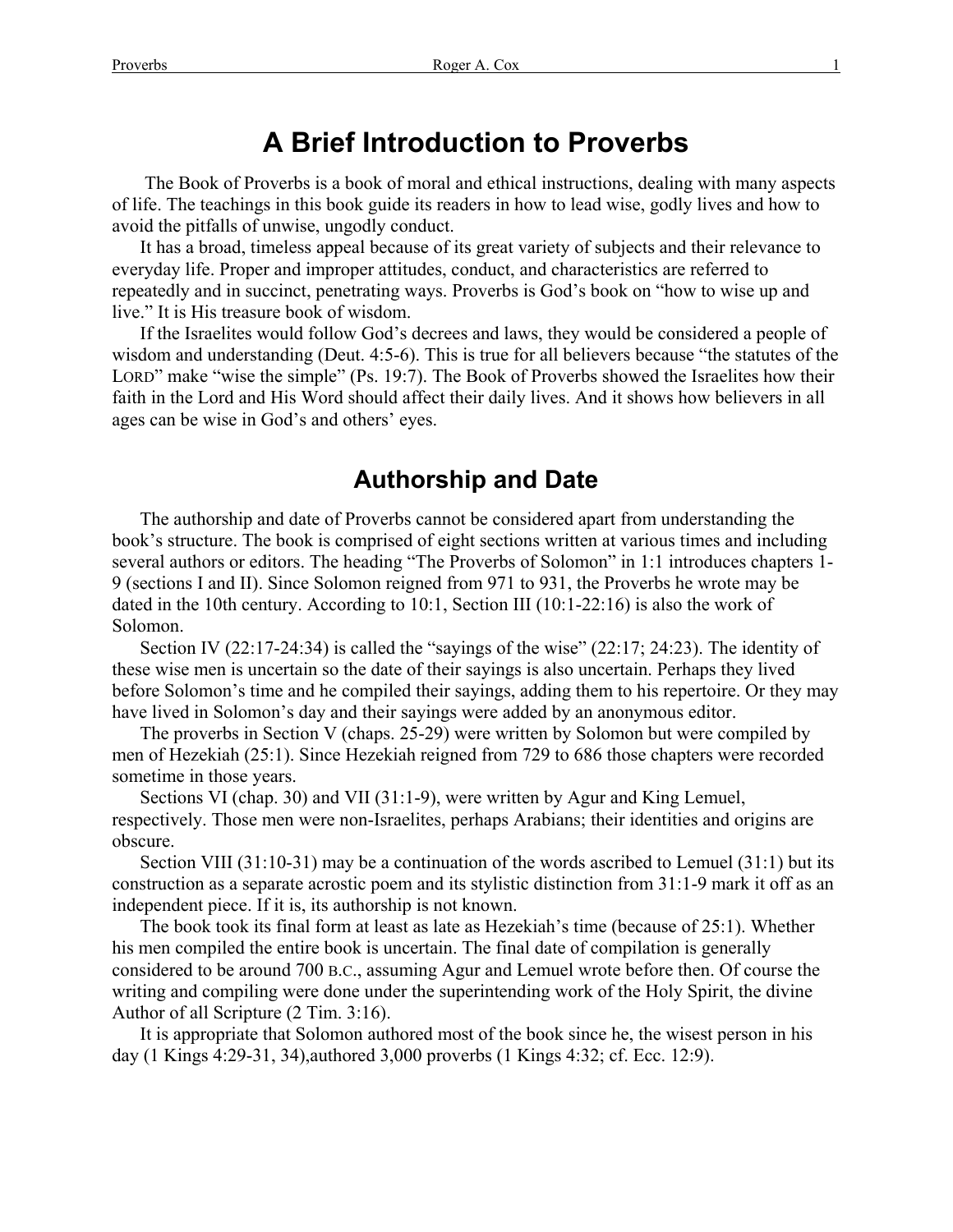### **Purpose**

The fivefold purpose of Proverbs is given in the introduction to the book (Proverbs 1:2-4, 6):

1."to attain wisdom and discipline,"

2."to understand words of insight,"

3."to acquire a disciplined and prudent life,"

4."to give prudence to the simple,"

5."to understand proverbs and parables, the sayings and riddles of the wise."

Of the several words for wisdom and related synonyms used in Proverbs, the primary and most frequent one is  $\mathfrak{Mod} \mathfrak{D} \otimes \mathfrak{S} \mathfrak{D}$   $\mathfrak{A} \otimes \mathfrak{S} \mathfrak{D}$  it occurs 45 times in Proverbs. In the Old Testament  $\mathcal{R}\rightarrow\mathcal{S}\rightarrow\mathcal{S}\rightarrow\mathcal{S}\rightarrow\mathcal{S}$  is used of the skill of craftsmen, sailors, singers, mourners, administrators, and counselors. These workers and others, being knowledgeable, experienced, and efficient in their areas of expertise, were considered skillful; they were therefore "wise." Similarly in the spiritual realm a person who possesses  $\mathfrak{B} \Box \mathcal{L} \Theta \Box \mathcal{L}$  in reference to God is one who is both knowledgeable and experienced in following God's way. So in the Bible's Wisdom literature being wise means being skilled in godly living

The statement "The fear of the LORD is the beginning of wisdom" (9:10) makes the Hebrew concept of wisdom unique. (Cf. 14:16, "A wise man fears the LORD." Also note 1:7; 15:33; Job 28:28; Ps. 111:10.) To be wise in the biblical sense one must begin with a proper relationship to God. To fear the Lord means to respect Him for who He is and to respond to Him in trust, worship, obedience, and service. If God is not honored and His Word not followed, then wisdom, as the Hebrew sages defined it, can never be attained.

The purpose of the Book of Proverbs then, is to develop in others, especially the young, a wise, skillful approach to living, which begins with being properly related to the Lord.

### **Literary Style**

*1. Meaning of the word "proverb."* "Proverb" translates  $O\mathfrak{S}$ **+\*** $\mathfrak{S}$ **+**, which probably comes from a verb meaning "to be like, to be compared with." A proverb, then, is a statement that makes a comparison or summarizes a common experience (i.e., the sentence is "like" or is compared to reality). Each of the pithy sayings in much of the Book of Proverbs is a  $\bigcirc$   $\mathfrak{S} \bullet \star \mathfrak{S} \bullet$  (cf. 1:1; 10:1; 25:1), but brief proverbial sayings are also found elsewhere in the Old Testament (e.g., Gen. 10:9; 1 Sam. 10:12; 24:13; 1 Kings 20:11; Jer. 31:29; Ezek. 12:22; 16:44; 18:2).

 $\bullet$   $\bullet$   $\bullet$   $\bullet$   $\bullet$  also means a "byword" (e.g., Deut. 28:37, "an object of scorn"; 1 Kings 9:7; 2 Chron. 7:20; Jer. 24:9; Ezek. 14:8). The sense seems to be that the person or nation called a byword becomes an object lesson for others.  $\bullet$   $\circ$   $\bullet \bullet \bullet$  may also be used of a prophetic oracle (Num. 23:7, 18; 24:3, 15, 20-21, 23) or a taunt (Isa. 14:4) of several verses in length. Perhaps the idea here is that the statements point to what the speaker wished the people were like. Job's "discourse" (Job 29-31) is a  $\bigcirc$   $\bullet \bullet \bullet \bullet \bullet$  in the sense that it summarizes what his experience was like. "Parable" is another way of rendering  $\bigcirc$   $\bigcirc \bullet \bullet$  (Ezek. 20:49); here it suggests that the parabolic story resembles some life incident. This is similar to the translation  $\bigcirc$   $\circ$   $\bullet$   $\star$   $\circ$   $\circ$  as "allegory" (Ezek. 17:2). Proverbs are also associated with riddles (Ps. 49:4; Prov. 1:6).

The Book of Proverbs includes a few longer discourses (e.g., 6:12-14, 16-19; 7:6-23; 30:11- 14, 18-19, 21-23; 31:4-5) along with its single-verse maxims.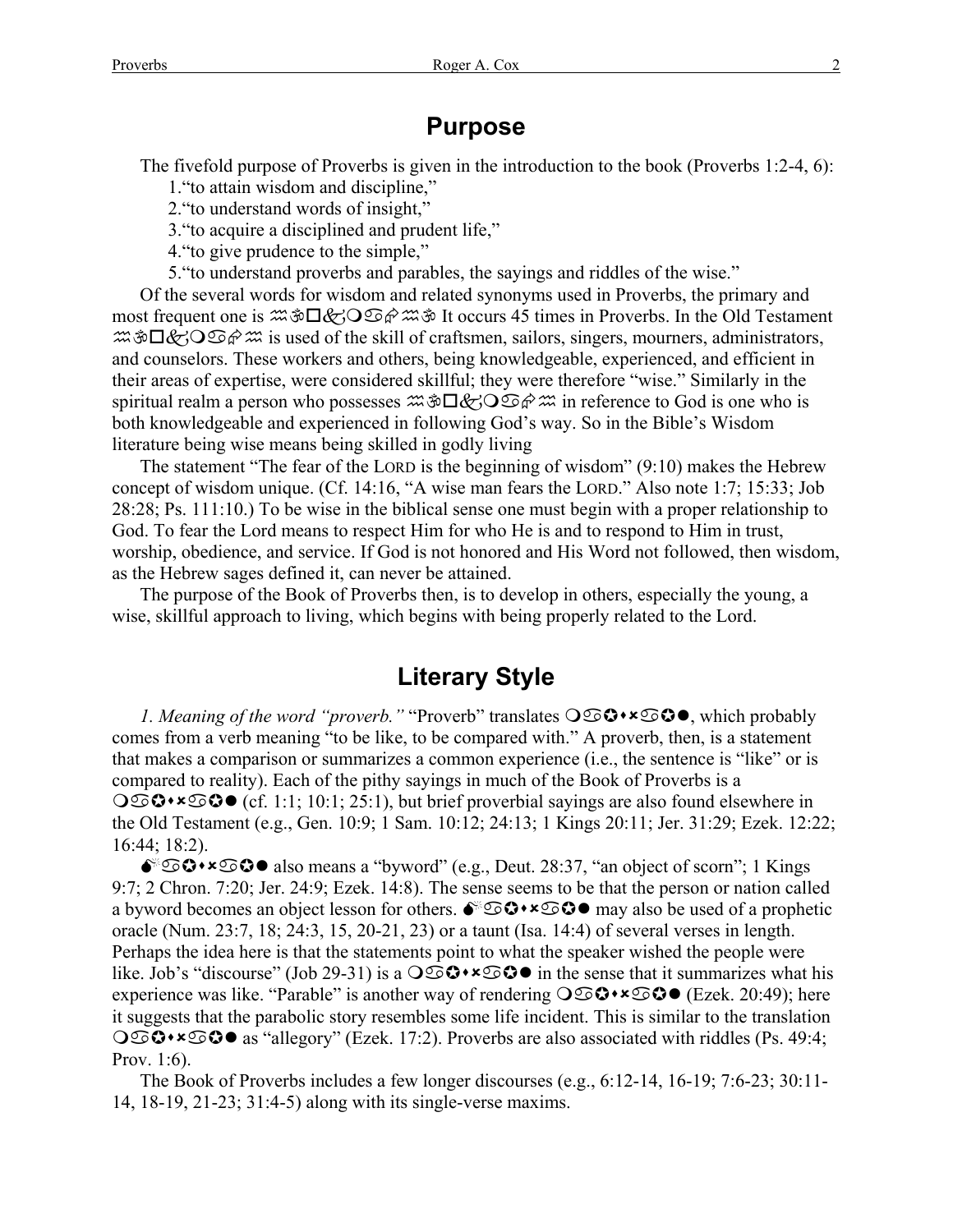*2. Parallelism.* Proverbs is written entirely in poetic style. The predominant structural feature of Hebrew poetry is so-called poetic parallelism. Usually the two poetic lines in a verse have a parallel relationship.

In *synonymous parallelism* the terms or units of thought in one line are paralleled by similar terms or units of thought in the second line. Sometimes every unit in one line is matched in the next line (e.g., 1:2; 2:11). This is called complete synonymous parallelism. Other times only some of the units in one line are matched in the next line (e.g., in 1:9 the words "They will be" are not matched in the second line). This is called incomplete synonymous parallelism.

In *antithetical parallelism* one line is the opposite of or contrasts with the other line (e.g., 10:1; 11:1). Most of the verses in chapters 10-15 are antithetical.

In *emblematic parallelism* one line illumines the other by a simile or a metaphor (e.g., 10:26; 25:12, 23).

In *synthetic parallelism* the second line simply continues the thought of the first line. Sometimes the second line gives a result of the first line (3:6; 16:3) and other times the second line describes something in the first line (6:12; 15:3). Sometimes one line gives a preference over what is referred to in the other line. There are 19 such "better . . . than" verses (12:9; 15:16-17; 16:8, 16, 19, 32; 17:1, 12; 19:1, 22; 21:9, 19; 22:1; 25:7, 24; 27:5, 10; 28:6). "How much worse" or "how much more" is another kind of synthetic parallelism (11:31; 15:11; 17:7; 19:7, 10; 21:27). Most of the verses in 16:1-22:16 have either synonymous or synthetic parallelism.

Not all verses in Proverbs have two lines. Some have three (e.g., 1:27; 6:13, 17; 27:22; 30:20, 32-33; 31:4), a few have four (e.g., 30:9, 14-15, 17, 19), and one verse has even six lines (30:4). In the three-line verses, usually the first and second lines are related in some way and the second and third lines are parallel in some way (e.g., in 27:27 the second line is in synthetic parallelism to the first line, completing its thought, and the third line is in synonymous parallelism with the second line). However, the three lines in 1:27 are all in synonymous parallelism. The book *Walking in Wisdom: Studying the Proverbs of Solomon,* by William E. Mouser, Jr., is a helpful discussion of how to analyze the points being made in various kinds of parallelism in the Book of Proverbs.

Usually, though not always, the second line in a two-line parallelism does more than merely repeat the words or thought of the first line. The second line may expand the first, or complete it, define it, emphasize it, be more significant than it, enlarge on it, be the opposite of it, an alternative to it, or a counterpart of it. This pattern in which the second line is underscored is what James L. Kugel calls "A, and what's more, B" (*The Idea of Biblical Poetry: Parallelism and Its History.* New Haven, Conn.: Yale University Press, 1981, pp. 7-27, esp. p. 13).

As brief maxims, the verses in Proverbs are distilled, to-the-point sentences about life. They boil down, crystallize, and condense the experiences and observations of the writers. The brief but concentrated nature of the maxims cause their readers to reflect on their meanings. They tell what life is like and how life should be lived. In a terse, no-words-wasted fashion, some statements in Proverbs *relate* what is commonly observed in life; others *recommend* or exhort how life should be lived. And when advice is given, a reason for the counsel usually follows.

Many of the proverbial maxims should be recognized as guidelines, not absolute observations; they are not ironclad promises. What is stated is generally and usually true, but exceptions are occasionally noted (e.g., cf. Prov. 10:27 with Ps. 73:12).